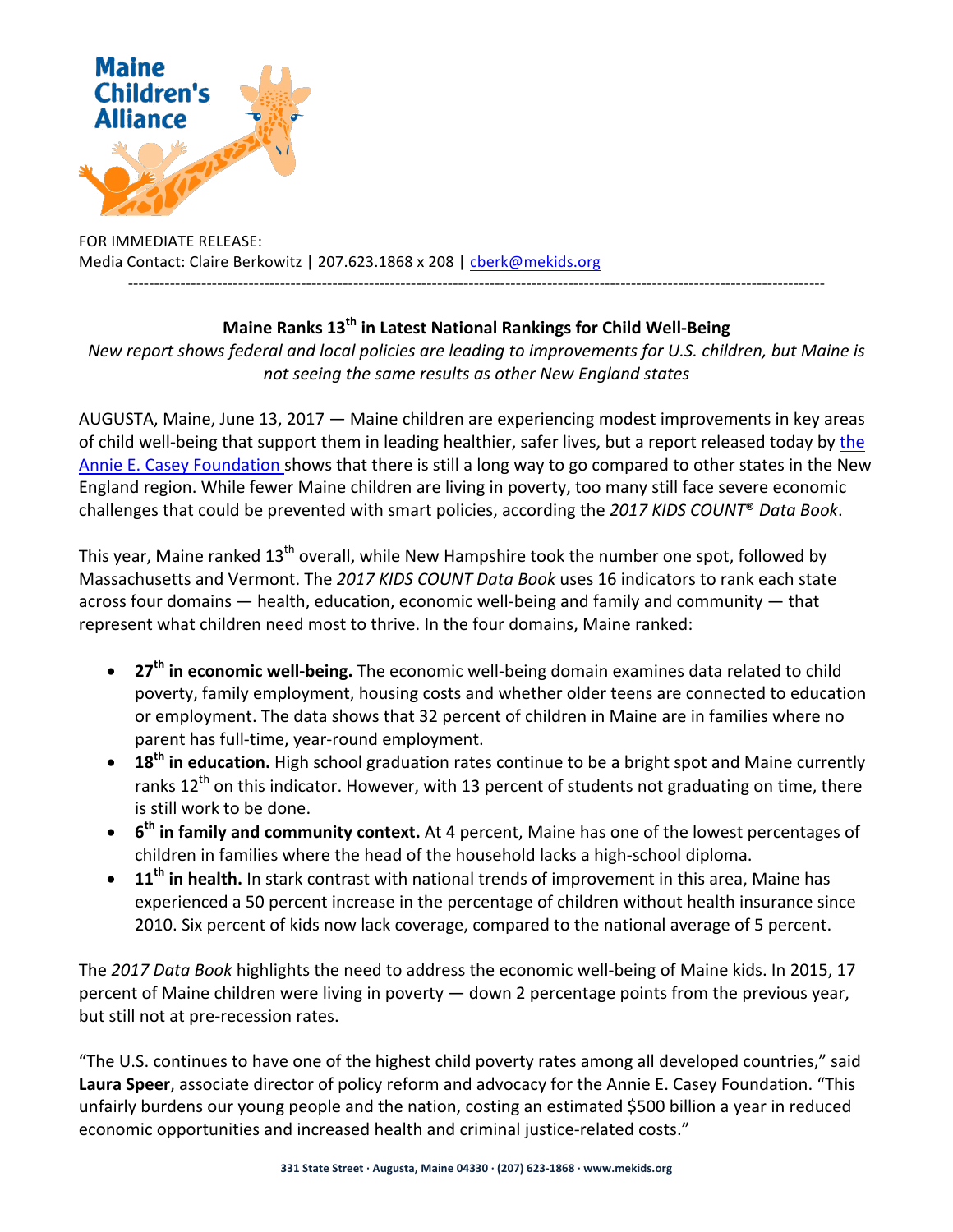In other economic indicators, Maine has remained relatively constant. Nearly one third of children live in households where more than 30 percent of income is consumed by housing costs, or in households where parents are lacking full-time, year-round employment.

Meanwhile, Maine saw fewer young children in preschool, fewer fourth graders reading at grade level, and fewer eight graders proficient in math. However, 87 percent of high school students graduated on time in 2014-15, a step above the national average of 83 percent.

While much of the country saw improvement in the percentage of children ages 3 and 4 attending school, Maine fell 3 percentage points between 2014 and 2015, ranking 33 $^{rd}$  in the nation on this indicator. 

"Research tells us that high-quality early childhood programs positively impact our children, communities and even the economy," said Rita Furlow, senior policy analyst of the Maine Children's Alliance. "If we are serious about investing in our kids and our future, Maine needs to invest in highquality early childhood programs, from expanding public preschool to providing adequate funding for our head start programs."

Similarly, Maine's health indicators showed mixed results. While Maine saw significant improvement in the percentage of teens abusing alcohol or drugs and in the child and teen death rate, the state continues to defy national trends regarding child health insurance.

Across the country, many states are seeing vast improvements in the percentage of children living without health insurance. This is largely due to expanded public health care coverage. Unfortunately, Maine's percentage of uninsured children increased 50 percent between 2010 and 2015 and, at 6 percent, is above the national average. More needs to be done to improve access to care, which is why the Maine Children's Alliance is working with several other nonprofits, led by Consumers for Affordable Health Care, to connect eligible Maine children to MaineCare coverage so they can grow up in a healthy environment.

"If we want to improve child well-being in Maine, our officials must look at the evidence and make datadriven decisions for our future," said **Claire Berkowitz**, executive director of the Maine Children's Alliance. "We must create pathways out of poverty so more parents have access to family-supporting jobs, more young children have access to early education and all families have access to affordable health care."

## **Release Information**

The 2017 KIDS COUNT Data Book will be available June 13 at 12:01 a.m. EDT at www.aecf.org. Additional information is available at www.aecf.org/databook, which also contains the most recent national, state and local data on hundreds of indicators of child well-being. Journalists interested in creating maps, graphs and rankings in stories about the *Data Book* can use the KIDS COUNT Data Center at datacenter.kidscount.org. 

## **About the Maine Children's Alliance**